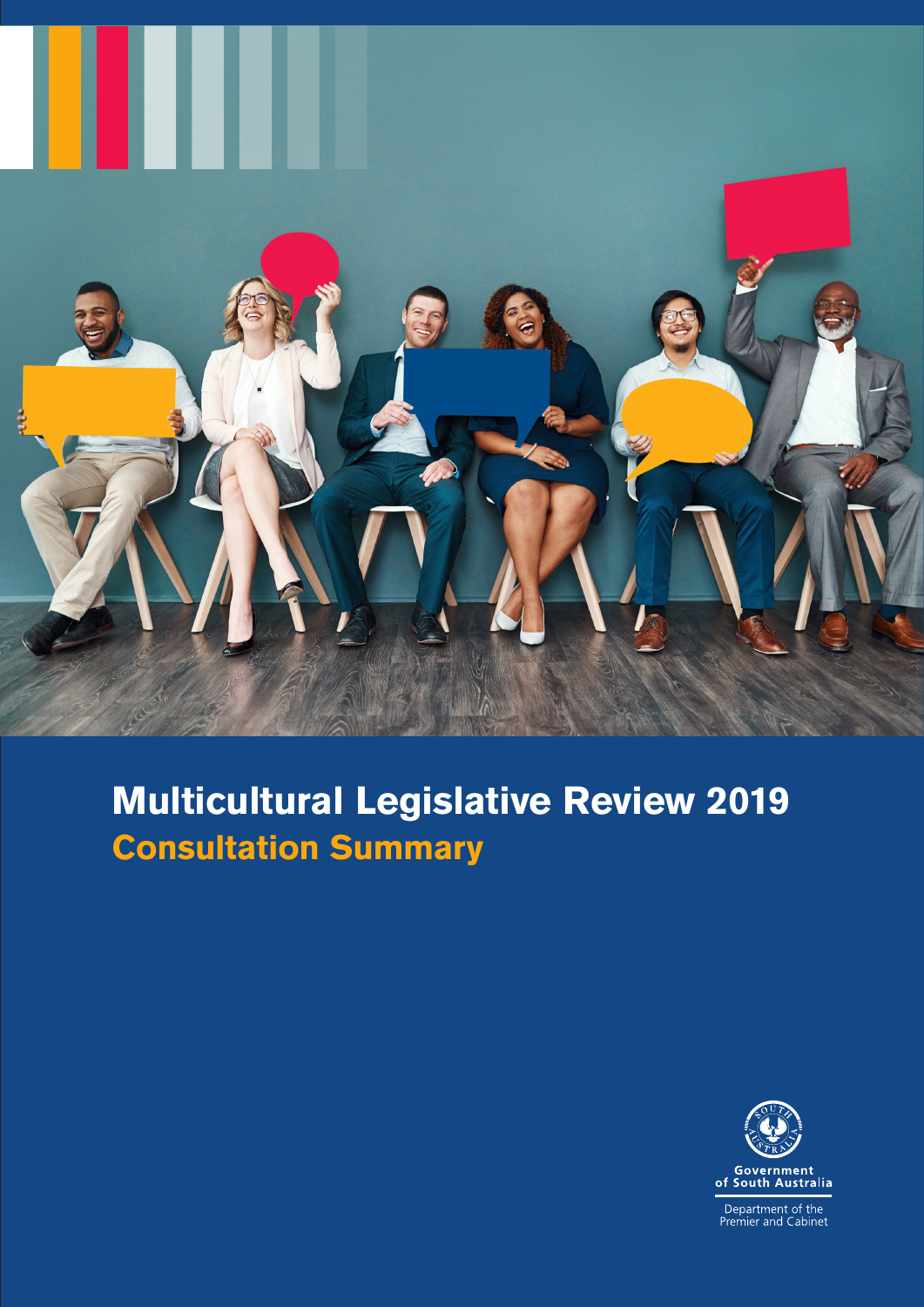### **Background**

The main objectives of the consultation process for the Multicultural Legislative Review were to:

- Inform the community, especially key sectors and stakeholders, about the Government's thinking with respect to the review of the *South Australian Multicultural and Ethnic Affairs Act 1980 (the Act).*
- Provide genuine opportunities for the community to contribute to the development of revised legislation on the state's approach to multiculturalism.

The consulation was open for seven weeks from 15 April to 3 June 2019. There was a high level of engagement from both stakeholders and the wider community across a number of different consultation avenues.

#### **Face to face**

- Six community forums were held in Adelaide and regional areas, which were cumulatively attended by 75 people.
- One invitation-only workshop for key stakeholders was held in Adelaide and attended by 53 people. Invitations were sent to peak bodies and key stakeholders in the multicultural sector; community services sector; State, Commonwealth and Local Government agencies; and the business and education sectors.

Ten members of the South Australian Multicultural and Ethnic Affairs Commission (the Commission) joined one or more community forums and/ or the key stakeholder workshop in order to assist and observe the discussions.

An independent communications engagement specialist, Ms Barbara Chappell, was engaged to facilitate the forums and the workshop.

#### **Written Submissions**

A total of 14 submissions were received from academics, peak bodies within the sector, consultants and individuals.

#### **Online Surveys**

A total of 69 responses to the survey were received. The survey was published on YourSAy, and posed the questions set out in the in the Discussion Paper.

#### **Hardcopy Surveys**

Hard copies of the survey questions were provided to forum attendees to allow for the capture of individual comments. A total of 13 hardcopy responses were received.

#### **YourSAy website**

Comments on the Discussion Paper were invited on a public discussion forum on the YourSAy website. A total of six comments were received from four community members.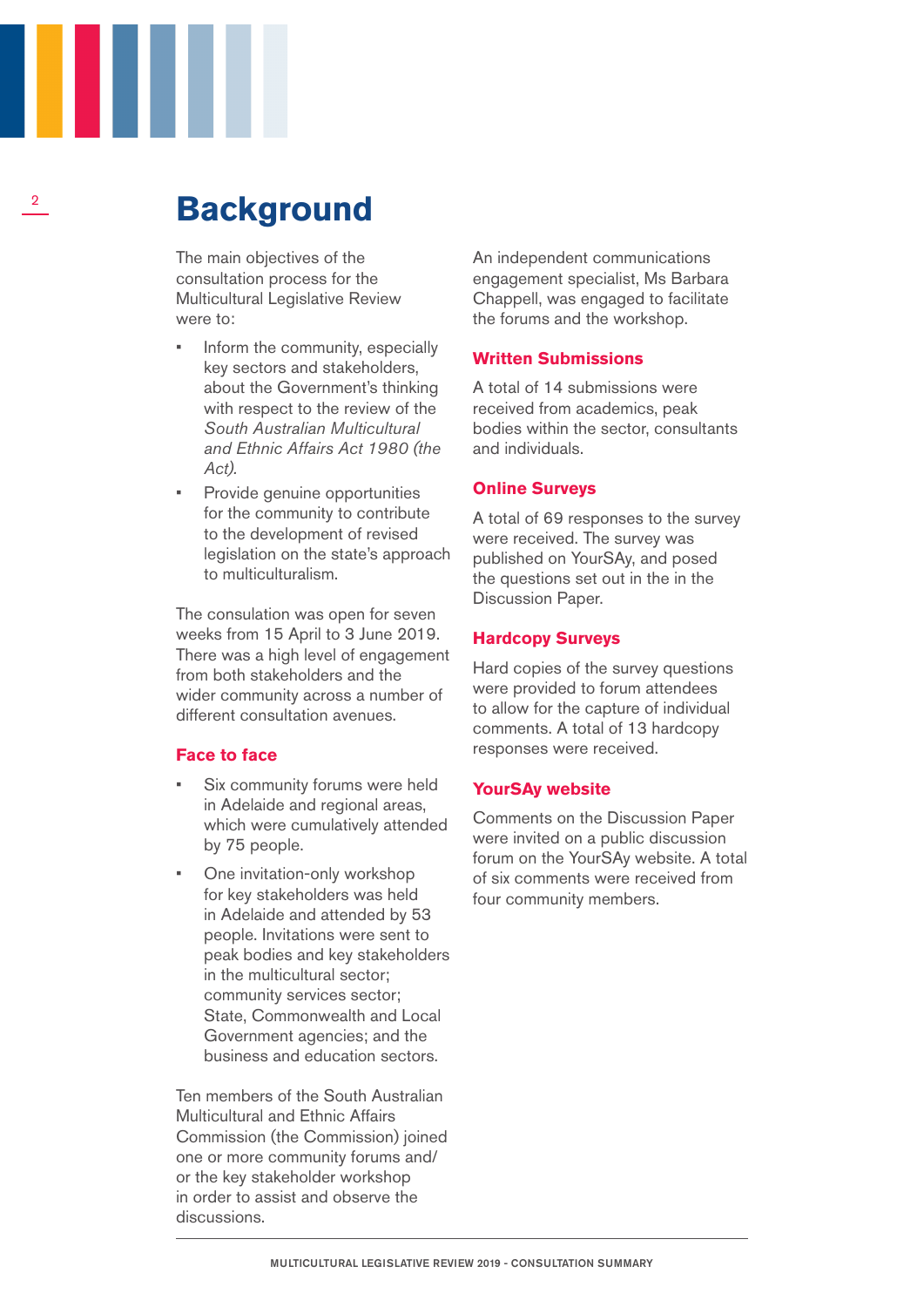### **What we heard**

The following is a high-level summary of some of the key themes heard throughout the consultation. Inevitably, such an approach cannot cover or mention all valid or convincing points made by consultation participants.

Key messages received are listed below under headings for each term of reference. However, a couple of thematic messages were received which cut across one or more of the terms of reference. These included:

- That since the Act was originally enacted, new ways of thinking about multiculturalism have emerged. There are new ways to express diversity within the population including that 'multiculturalism' should include all South Australians, not just those with a migrant background, and that someone's culture or language is often only one part of their identity. The alternative concepts supported included interculturalism, multiculturality, intersectionality.
- There was strong advocacy throughout the consultation that the new legislation should recognise Aboriginal South Australians as the carriers of the original cultures in South Australia, and as being amongst the many South Australian cultures today. It was submitted that this should be given form through a number of ways, including through the proposed multicultural principles, a preamble to the legislation and/ or through representation within the Commission's membership. The caveat to recognition or

inclusion of Aboriginal South Australians in the legislation would be consultation with Aboriginal people as to how they are included or acknowledged.

There was also advocacy for greater focus in the Commission's work on issues affecting youth and regional South Australians, with suggestions that this be reflected in both the revised functions and membership structure for this body.

#### **Term of Reference 1: Explore options for expanding the scope and purpose of the legislation to enshrine multicultural policy directions.**

There was strong support amongst respondents for the inclusion of a set of 'multicultural principles' within the new legislation, with a strong endorsement of the proposal that this set of principles replaces the current defintion of multiculturalism.

Some very valuable critique was offered on the wording of each of the principles proposed in the Discussion Paper, with many approving that they reflect our community's values and aspirations. Further, survey respondents and forum participants were asked to rank the eight proposed principles in an order of preference. Suggestions were also made for additional principles, or additional elements to those proposed. A pre-amble to the principles was also suggested by some respondents.

Another clear message was that the principles, once legislated, must have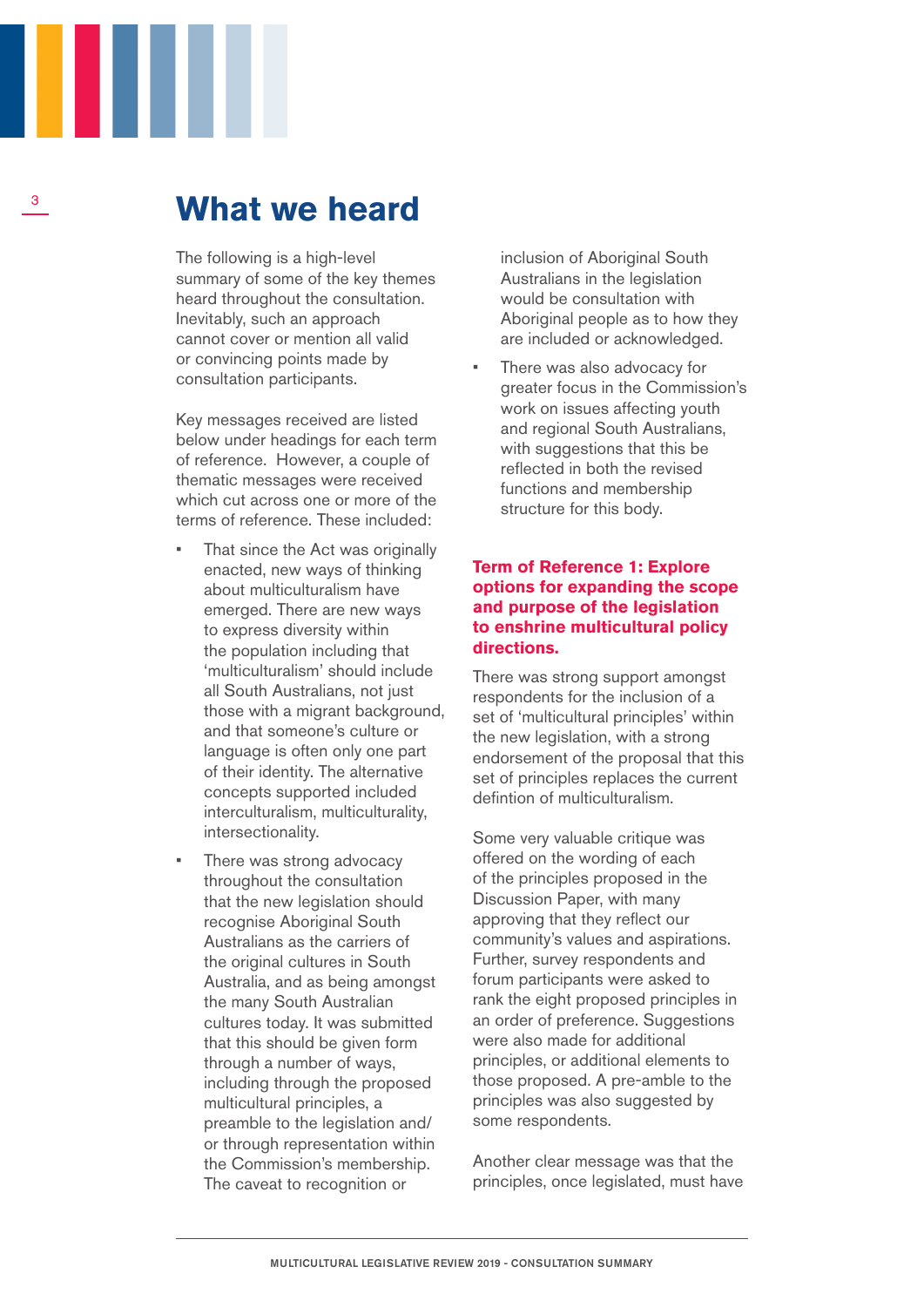

4

practical application. In particular, there was strong support that Government agencies (and possibly organisations providing publiclyfunded services) should be held to account for their implementation of the principles, and be required to report regularly on compliance with them.

#### **Term of Reference 2: Review the functions and powers of the Commission and ensure its title reflects this.**

The majority of consultation participants reported they previously had not been aware of the functions of the Commission. This limited awareness of the Commission's structure and functions undoubtedly impacted the capacity of those participants to provide comment on changes to those arrangements.

There was acknolwedgement of the work and achievements of the Commission over the past 39 years. A good number of participants noted that they had observed or engaged with Commission members at public and/or community events or had had contact or assistance on specific initiatives or issues.

Looking forward, there was overall suppport for the three revised Commission functions proposed in the Discussion Paper [in brief, they were a) Advice to Government, b) Consultation with any group in order to fulfil the advisory function, and c) Promotion and raising of awareness of the principles]. Good contributions were made on how these proposed functions could be amended or enhanced. There were calls for greater transparency in the Commission's work, for increased engagement with regional South Australia, and for the Commission

members to have greater input into policy formulation across Government.

#### **Term of Reference 3: Review the appointment process of Commission members.**

A clear message was that the current appointment process for members of the Commission needs to be more transparent. It was suggested that consideration be given to measures such as recruitment taking place following expressions of interest from the community.

Comment was made on the ideal attributes, skills and experience of Commission members, and a number of participants made a case for particular sectors of the community to be represented amongst the Commission membership, eg. youth, regional communities, and temporary migrants. Useful feedback was also provided on the terms of office for Commission members.

#### **Term of Reference 4: Contemporise language in the Act.**

There was majority support for the removal of the term 'ethnic' from the name of both the Commission and the legislation, with some considering this term to be divisive. New descriptive terms were suggested for those who are from culturally and linguistically diverse communities.

There was advocacy for the adoption of new terms, including interculturalism and intersectionality. Other suggested words or terms which were presented as being inclusive or more appropriate included cultural blending, cultural pluralism, acknowledgment and recognition.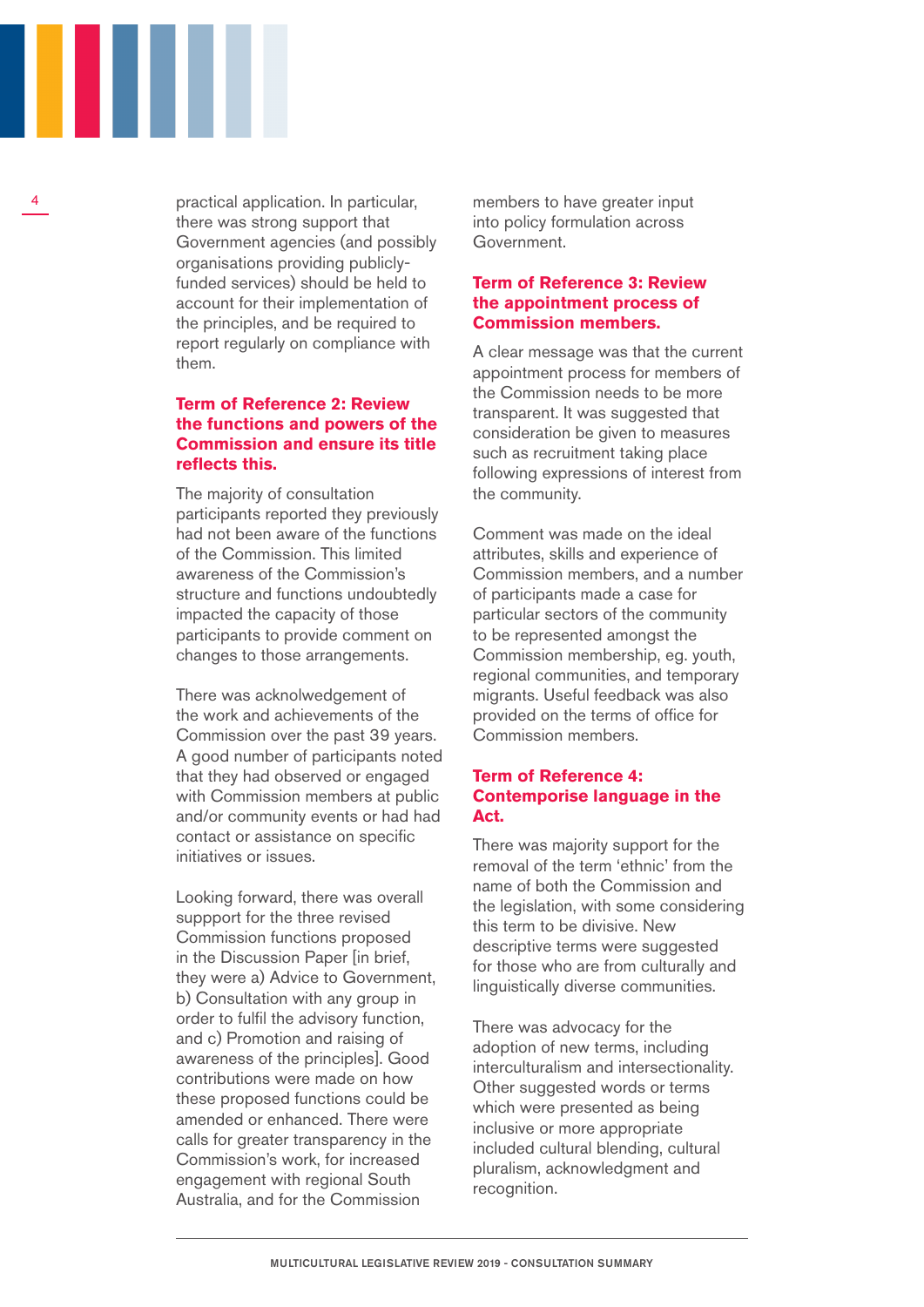

5

## **Next steps**

Multicultural Affairs is grateful for the rich and complex set of contributions it has received throughout this consultation period. This forms a valuable resource for the review. Multicultural Affairs will use what has been heard together with other information (eg. such as research on approaches in other jurisdictions) to formulate recommendations to Government on directions for the revised legislation.

It is important to note that the contributions, comments and suggestions received throughout this process will be influential with respect to not just the development of the revised legislation, but also in several other aspects of the Government's multiculturalism initiatives.

The report will be published on this website in the near future.